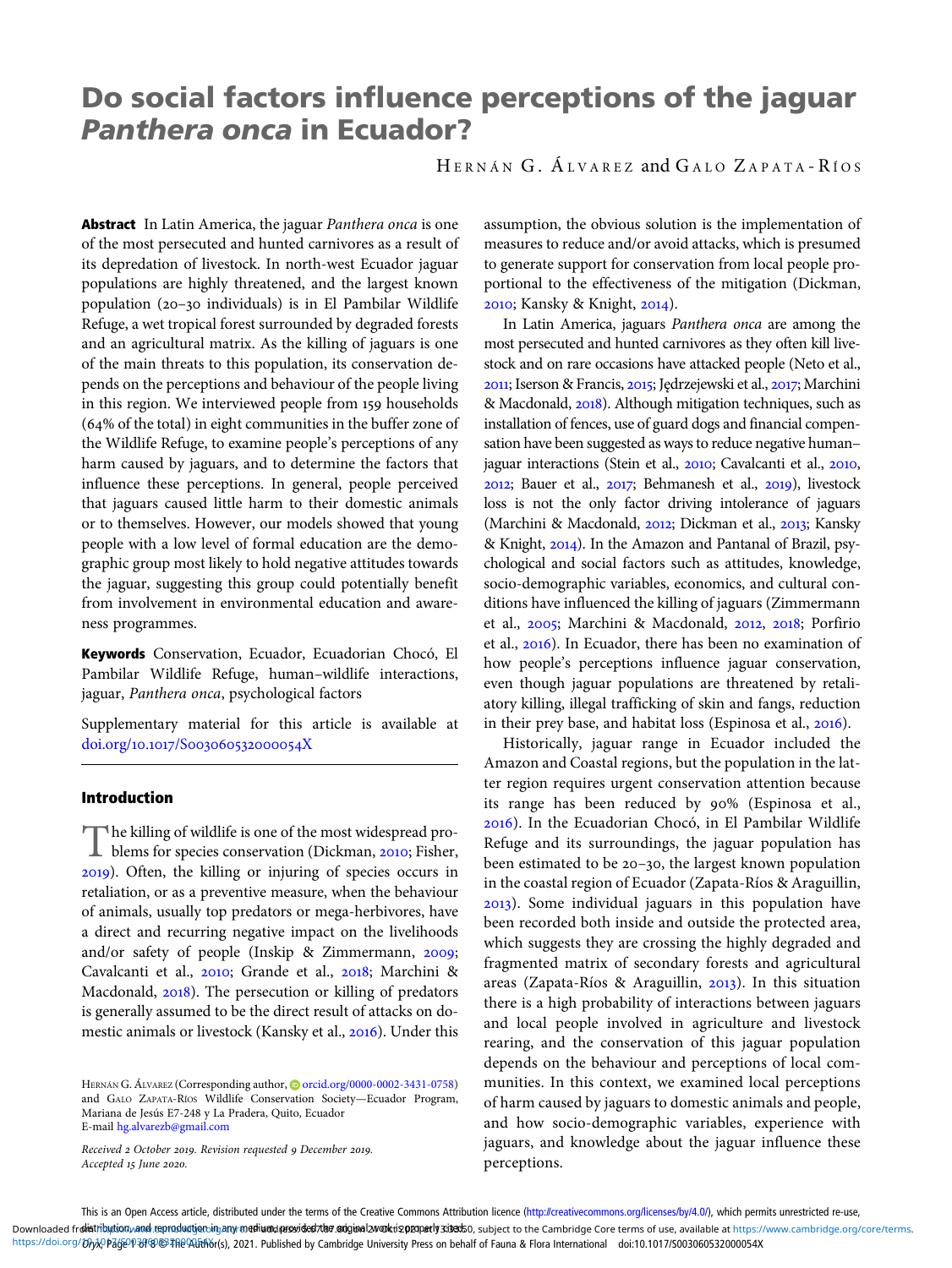<span id="page-1-0"></span>



#### Study area

We conducted the study in eight communities comprising both Indigenous and non-Indigenous people (La Yuca, Hoja Blanca, Riberas de Chontaduro, Chontaduro, Gualpí del Naranjal, Gualpí del Cayapas, Bonche Chunutena, and Sabalito). The study area is in the north-west wet tropical forest of Ecuador, known as the Chocó region, in the buffer area of two protected areas, El Pambilar Wildlife Refuge and Cotacachi-Cayapas Ecological Reserve (Fig. ). The Ecuadorian Chocó lies within the Chocó–Darién ecoregion, a biodiversity hotspot, and is highly threatened (Myers et al.,  $2000$ ; WWF,  $2015$ ). By 1996, the north-west tropical forest of Ecuador had been reduced by  $> 80\%$  as a result of human population growth and associated colonization, logging and expansion of the agricultural frontier (López et al., 2003; Sierra et al., 2003; Zapata-Ríos & Araguillin, 2013). The eight participating communities were selected based on two criteria: (1) previous participation in educational workshops concerning jaguar conservation, developed by the Ministry of Environment and using the Jaguars Forever educational curriculum (Wildlife Conservation Society, 2006), and (2) location within the buffer area of one of the two protected areas.

### Methods

## Data collection

During October 2017 we visited every household in the eight communities and interviewed the person available at the time of the visit, including adolescents  $(14-18$  years old), adults and elders. Each interview was only in the presence

of the person interviewed, using a questionnaire that contained 43 questions, including open-ended and close-ended questions. To ensure the questions were relevant to the local context, prior to data collection we piloted the questionnaire with five park rangers from El Pambilar Wildlife Refuge, whom we later trained to carry out the interviews. The rangers' comments were used to amend the questionnaire.

Questions covered four topics: socio-demographic variables, perceptions of people regarding jaguars, experience with jaguars, and knowledge about jaguars (Supplementary Material ). The interviewers explained that the objective of the study was to understand the problems people have with jaguars, so as to find effective solutions, that the interviewee's identity would remain confidential, and that participation was voluntary. Interviews were in Spanish.

#### Survey design

We used two perception indices (Marchini & Macdonald, ). The first was perception of the harm caused by jaguars to domestic animals, and the second the perception of harm caused by jaguars to people. Each index was based on four questions that examined perceptions in relation to past or future harm to the interviewee and other community members. Both indices were based on a sixpoint scale from no impact (o) to high impact  $(5)$  and were calculated by averaging each respondent's answers to the four questions.

To investigate factors that could potentially influence perceptions, we asked questions about (1) socio-demographics (age, gender, level of formal education, primary economic activity, property size, number of domestic animals owned

<https://doi.org/10.1017/S003060532000054X> Downloaded from<https://www.cambridge.org/core>. IP address: 5.67.87.80, on 21 Oct 2021 at 13:33:50, subject to the Cambridge Core terms of use, available at <https://www.cambridge.org/core/terms>.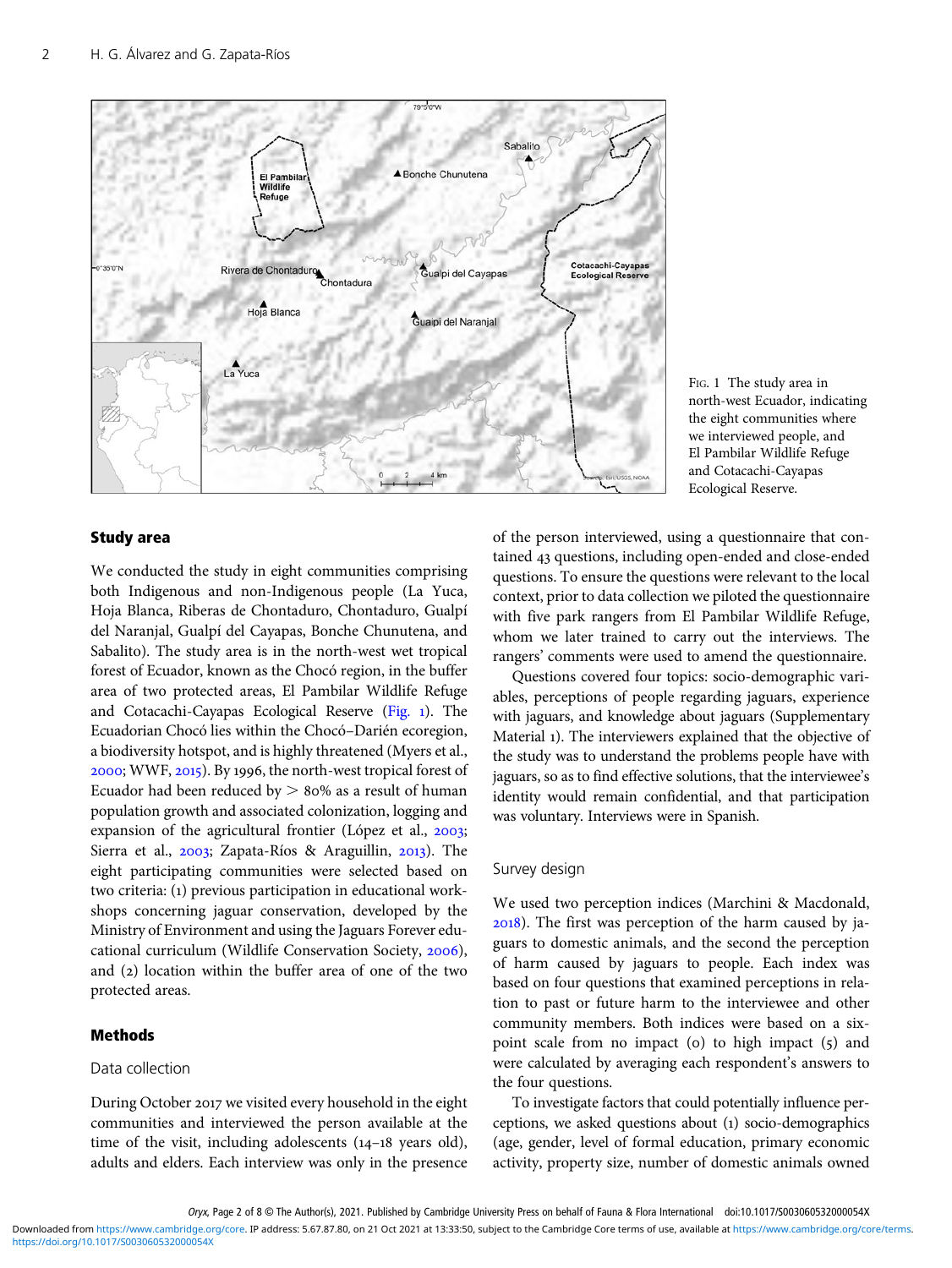by the household, time of residence in the community, number of people in the household), (2) experience with jaguars (number of domestic animals attacked by jaguars, number of people attacked by jaguars, number of encounters with jaguars), and (3) knowledge about jaguars (knowledge about jaguar natural history, whether the interviewee had participated in one of the jaguar conservation workshops implemented by the Ministry of Environment). For knowledge about the jaguar, we defined an index that was measured on a scale of o (not knowledgeable at all) to 1 (very knowledgeable) and that consisted of six questions.

To determine the reliability of each index (the two perception measures and level of knowledge about the jaguar), we calculated Cronbach's alpha (Cronbach & Shavelson,  $2004$ ). On a scale of  $\sigma$  to 1, this coefficient evaluates the correlation between the questions, with values closer to meaning the questions are more correlated and the index is more reliable (Cronbach & Shavelson,  $2004$ ). The indices that had coefficients  $\geq$  0.70 were considered acceptable and were used for statistical analysis (Vaske, 2008).

#### Statistical analyses

To determine perceptions of damage caused by jaguars to domestic animals and of threats to human safety, we calculated the mean and 95% CI of the two perception indices. To investigate the influence of the three groups of explanatory variables (socio-demographics, experience with jaguars, and knowledge about jaguars) on perceptions, we evaluated the effect of each group on the two perception indices. For this, we used generalized linear mixed models (GLMM) using data only from those questionnaires that were complete  $(n = 135)$  for the index of perception of harm to domestic animals and  $n = 129$  for the index of perception of harm to people). For each group of explanatory variables, we ran the models using all possible combinations (including the null model), ranked the models using the Akaike information criterion for small samples (AICc) and selected the variables included in the models that had a  $\triangle AICc \leq 2$ . Finally, with all the variables selected for each group of variables, we ran all possible combinations (including the null model) and selected the best model that explained each index, based on  $\triangle$ AICc  $\leq$  2. As there was more than one model with  $AICc \leq 2$  for each perception index, we averaged the best models, and the variables whose confidence interval did not include zero were considered to have a strong evidence of having an effect on the perception indices (Doherty et al., 2012). As the social, cultural and economic conditions may not be the same in each of the eight communities, and because the interviewer was not the same in all communities, we included the community and interviewer as random variables in all models. To generate each index and calculate Cronbach's alpha we used SPSS 20 (IBM, Armonk, USA). We performed the GLMM in  $R$  3.3.1

(R Core Team,  $2020$ ), using the *lme4* package (Bates et al., ). For the selection of models we used the MuMin package (Bartón,  $2016$ ) and for the figures we used the ggplot2 and *visreg* packages (Breheny & Burchett,  $2017$ ).

#### Results

We interviewed 159 households (64% of the total households in the eight communities). The perception indices indicated that people perceived jaguars caused low harm to their domestic animals (mean  $0.43 \pm 95\%$  CI 0.30-0.57, n = 148) and to people (mean  $0.23 \pm 95\%$  CI 0.14-0.32, n = 148).

Interviewees were  $14-78$  years old (mean  $38.14 \pm SD$  14.96 years), 62% were men and 38% were women, they had resided in the communities for a mean of  $16.32 \pm SD$  12.00 years, 7% did not have any formal education, 21% had incomplete elementary school education, 30% had completed elementary school, 16% had incomplete high school education, 12% had completed high school, and 14% had college or higher level education. A mean of  $4.99 \pm SD$  2.91 people lived in each household, property sizes were  $o$ -140 ha, and 70% of people were engaged in crop farming, 2% focused on livestock production, and 28% engaged in other primary economic activities (e.g. teaching, policing, business). Domestic animals were owned by 81% of households, with 1-106 animals per household, of which the majority were poultry (including chickens and ducks; 69%), followed by cattle ( $11\%$ ), dogs ( $7\%$ ), pigs ( $7\%$ ), horses ( $3\%$ ), cats ( $2\%$ ) and fish  $(1\%)$ .

Eleven per cent of people (in five of the eight communities) reported attacks on their domestic animals, attributed to jaguars, during their residence in these communities. The majority of these incidents were reported from the communities of Hoja Blanca and Gualpí del Naranjal [\(Table](#page-3-0) ). The animals reported to have been attacked were pigs, chickens and dogs [\(Table](#page-3-0)  $_1$ ). In 53% of these events people killed a jaguar, in 18% of the events people tried to kill a jaguar but failed, and in 29% of the events people did not do anything.

Five interviewees, three men and two women, from Hoja Blanca and Gualpí del Cayapas, mentioned nine unconfirmed events in which people were attacked by jaguars [\(Table](#page-3-0) ). In all of these cases people had heard stories of the attacks, but did not know the victims personally. One of these events dated from 30 years previously. In total, 22% of interviewees reported 62 different encounters with jaguars. Bonche Chunutena was the only community where people had never seen a jaguar ([Table](#page-3-0) ). In the communities where people encountered jaguars, 61% of the time they did nothing, 21% of the time they ran away, in 9% of the encounters people killed the jaguar, and in the other 9% people tried to kill or scare it. Most people had little knowledge about the jaguar (mean knowledge index  $0.33 \pm SD$  0.23)

<https://doi.org/10.1017/S003060532000054X> Downloaded from<https://www.cambridge.org/core>. IP address: 5.67.87.80, on 21 Oct 2021 at 13:33:50, subject to the Cambridge Core terms of use, available at <https://www.cambridge.org/core/terms>.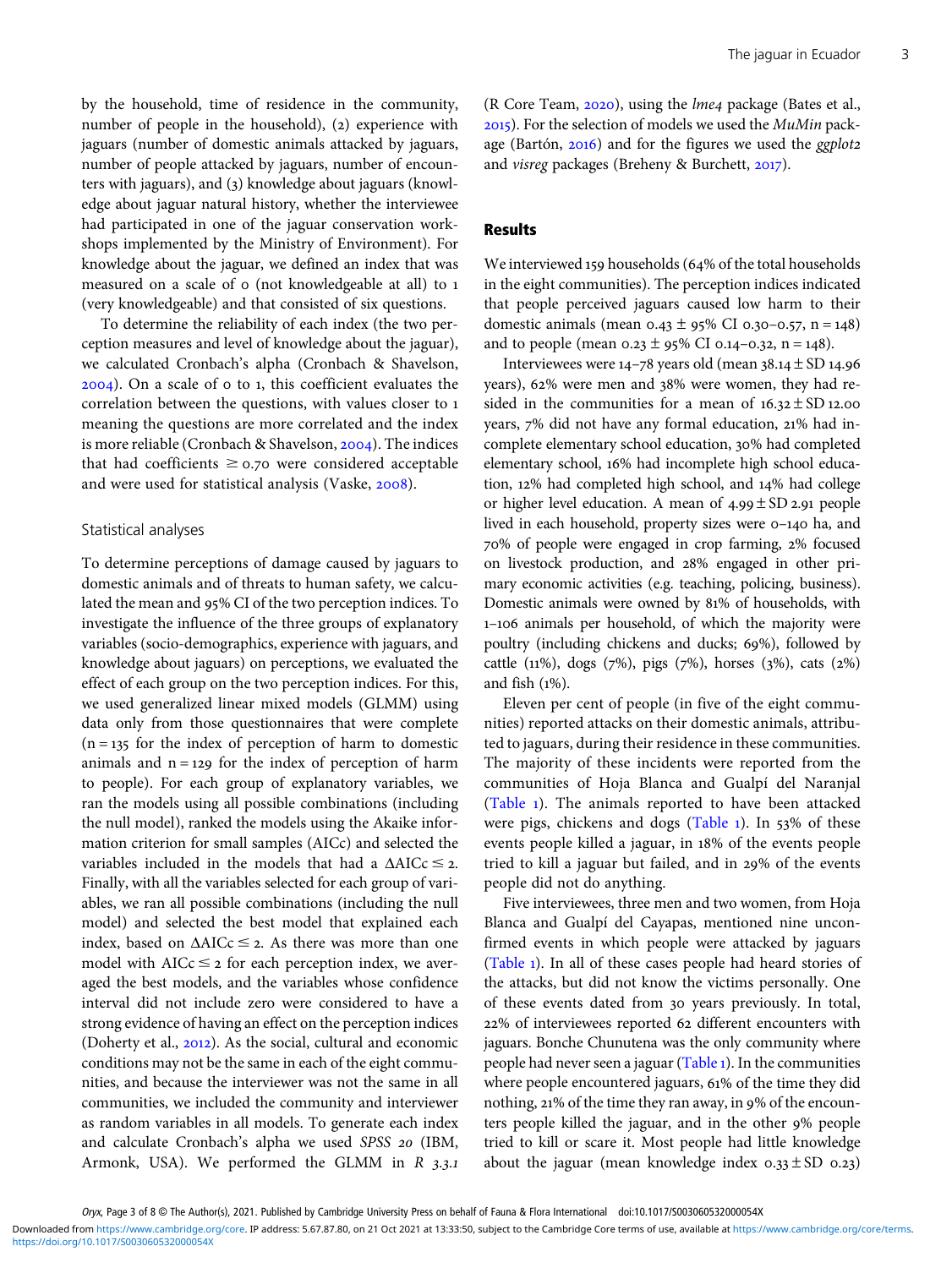<span id="page-3-0"></span>

|                       | Attacks on domestic animals |                     |                       |                      |     |             |              | Attacks on people       |                     | Encounters                                |                            |
|-----------------------|-----------------------------|---------------------|-----------------------|----------------------|-----|-------------|--------------|-------------------------|---------------------|-------------------------------------------|----------------------------|
|                       | No. of people No. of        |                     | Types (               | of animals attacked  |     |             |              | No. of people           | No. of              |                                           |                            |
| Jommunity             | who reported<br>attacks     | animals<br>attacked | Pigs<br>$\mathcal{S}$ | Chickens Dogs<br>(%) | (%) | Unspecified | Total<br>(%) | who reported<br>attacks | reported<br>attacks | encountered a jaguar<br>No. of people who | Total no. of<br>interviews |
| Hoja Blanca           |                             | 29                  | 37                    |                      | 0.5 |             |              |                         |                     |                                           | 56                         |
| Gualpí del Naranajal  |                             |                     |                       |                      |     |             |              |                         |                     |                                           |                            |
| Chontaduro            |                             |                     |                       |                      |     |             |              |                         |                     |                                           |                            |
| Sabalito              |                             |                     |                       |                      |     |             |              |                         |                     |                                           |                            |
| Gualpí del Cayapas    |                             |                     |                       |                      |     |             |              |                         |                     |                                           |                            |
| Bonche Chunutena      |                             |                     |                       |                      |     |             |              |                         |                     |                                           |                            |
| La Yuca               |                             |                     |                       |                      |     |             |              |                         |                     |                                           |                            |
| Riberas de Chontaduro |                             |                     |                       |                      |     |             |              |                         |                     |                                           |                            |
| Total                 |                             |                     |                       | 6.5                  | 0.5 | 38          |              |                         |                     |                                           | 59                         |

and only 20% of respondents had participated in an educational workshop for jaguar conservation.

There was more than one model ( $\triangle AICc \leq 2$ ) that explained the index of perceived harm to domestic animals by the jaguar ([Table](#page-4-0) 2). However, when averaging the best models, age (positively), and experience of attacks on domestic animals, of attacks on people, and with encounters (negatively) had a significant effect on people's perceptions. Number of domestic animals owned and level of formal education, which were also included in the best models, did not have a strong effect ([Table](#page-4-0)  $_3$ , [Fig.](#page-5-0) 2).

There was also more than one model  $(\triangle AICc \leq 2)$  that explained the index of perceived harm to people by jaguars ([Table](#page-4-0) 2). When averaging the best models, the variables with the strongest negative effect were age and level of formal education, and property size did not have a significant effect  $(Table_3, Fig. 3).$  $(Table_3, Fig. 3).$  $(Table_3, Fig. 3).$  $(Table_3, Fig. 3).$  $(Table_3, Fig. 3).$ 

### **Discussion**

As far as we are aware, this is the first study to evaluate local perceptions of the harm caused by jaguars to people and their livelihoods in Ecuador. The majority of the local people interviewed perceived that the jaguar caused little harm to their domestic animals and themselves, and  $74\%$  of the interviewees had not had any direct experience with a jaguar. Although the majority of the people interviewed perceived jaguars caused little harm, in six of the eight communities 11 people ( $7\%$ ) had apparently killed a total of 17 jaguars in the previous 20 years because they believed jaguars attacked their domestic animals. Our findings suggest that, even though most people in the communities did not perceive the jaguar to be a dangerous animal, the perception of a few people that jaguars cause harm is sufficient to be a threat to this species.

As we expected, our results showed that attacks on domestic animals were not the only predictors of perceptions of jaguars in the eight communities, in agreement with evidence from elsewhere (Zimmermann et al., 2005; Marchini & Macdonald, 2012, 2018; Kansky et al., 2014). Age and level of formal education, along with experience of attacks and encountering jaguars, also shaped people's perceptions. Our results identified young people with little formal education, who are exposed to negative messages about large carnivores (possibly based on other people's experiences or anecdotal stories) as most likely to have negative perceptions of jaguars.

Although only a small per cent of the people we interviewed recounted bad experiences with jaguars (loss of domestic animals, knowledge of people attacked, and encounters), these beliefs were sufficiently strong to influence people's perception of the damage caused by jaguars to their domestic animals. We were not able to confirm the

Oryx, Page 4 of 8 © The Author(s), 2021. Published by Cambridge University Press on behalf of Fauna & Flora International doi:10.1017/S003060532000054X

<https://doi.org/10.1017/S003060532000054X> Downloaded from<https://www.cambridge.org/core>. IP address: 5.67.87.80, on 21 Oct 2021 at 13:33:50, subject to the Cambridge Core terms of use, available at <https://www.cambridge.org/core/terms>.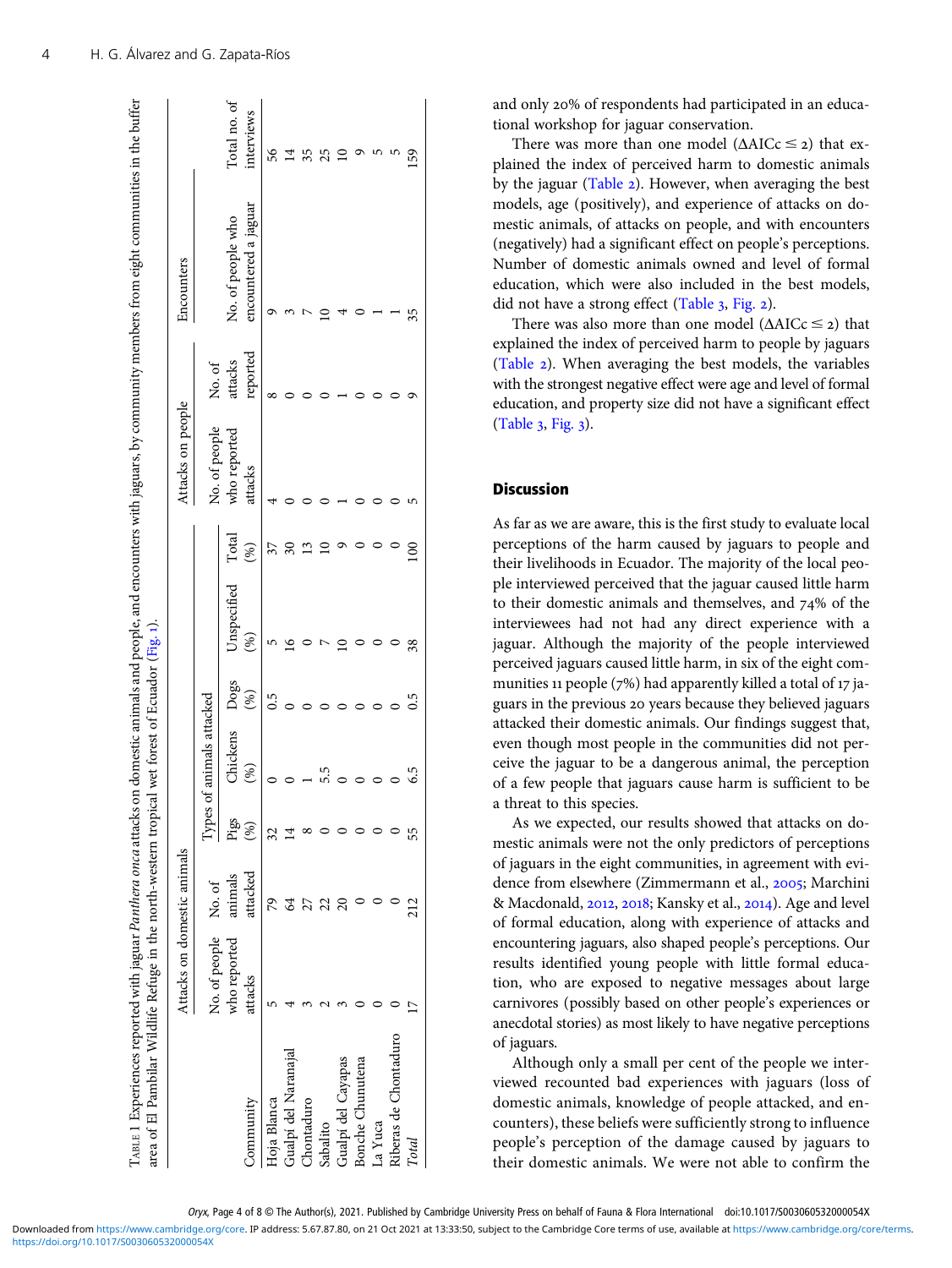| Ranked models <sup>1</sup>                         | AICc <sup>2</sup> | $\triangle$ AIC $c^3$ | AICw <sup>4</sup>      | $K^5$ |
|----------------------------------------------------|-------------------|-----------------------|------------------------|-------|
| Perception of harm to domestic animals             |                   |                       |                        |       |
| Age, Loss, Encounters, Attacks                     | 179.1             | 0.00                  | 0.186                  | 5     |
| Age, Loss, Encounters, Attacks, Education          | 179.1             | 0.04                  | 0.183                  | 6     |
| Age, Loss, Encounters, Attacks, Animals            | 180.4             | 1.29                  | 0.098                  | 6     |
| Age, Loss, Encounters, Attacks, Animals, Education | 180.9             | 1.82                  | 0.075                  |       |
| Null model                                         | 264.4             | 85.31                 | $5.58 \times 10^{-20}$ |       |
| Perception of harm to people                       |                   |                       |                        |       |
| Age, Education                                     | 215.5             | 0.00                  | 0.320                  | 3     |
| Age, Education, Property                           | 216.5             | 0.96                  | 0.198                  | 4     |
| Age                                                | 217.3             | 1.78                  | 0.131                  | 2     |
| Null model                                         | 222.3             | 6.72                  | 0.011                  |       |

<span id="page-4-0"></span>TABLE 2 Ranking of generalized linear mixed models (with  $\triangle$ AICc  $\leq$  2), and the null models, for the perception of harm caused by jaguars to domestic animals and people in eight communities in the Ecuadorian Chocó.

 Age, interviewee's age; Loss, experience with loss of domestic animals; Encounters, experience with jaguar encounters; Attacks, experience of people attacked; Education, level of formal education; Animals, number of domestic animals owned; Property, property size.

<sup>2</sup> Akaike information criterion for small samples.

<sup>3</sup>Difference in AICc from best-performing model.

Model weight estimated from the AICc.

Number of parameters in each model.

reported attacks, and some of the domestic animals reported to be involved were domestic fowl, which potentially suggests that jaguars may not have been involved. Other, smaller predators, such as the ocelot Leopardus pardalis and tayra Eira barbara, are more likely to attack small domestic animals (Amador-Alcalá et al., 2013; Tortato et al., ). People may blame the jaguar for predation by other predators (Conforti & de Azevedo, 2003; Amit et al., 2013). The majority of respondents who reported knowing cases of people attacked by jaguars mentioned they had only heard stories about this, and in most of these cases the interviewees did not know the person who was attacked. Our results therefore suggest that positive predator identification and characterization of predatory events are needed to invalidate any myths and beliefs that local people may have about the jaguar (Amit et al., 2013; Hoogesteijn et al., 2016).

Surprisingly, none of the knowledge variables appeared to influence people's perceptions. This could be a result of the fact that, in general, the interviewees had little knowledge about jaguars and only a small per cent of the community members had participated in the environmental education workshops taught by the Ministry of Environment. Other studies have shown the importance of knowledge in reducing fear and increasing people's acceptance of jaguars (Cavalcanti et al.,  $2010$ ; Engel et al.,  $2017$ ). We therefore recommend to improve people's knowledge of the jaguar in these eight communities, and to increase participation in the educational workshops offered by the Ministry of Environment.

TABLE 3 Variables included in the averaging of the best generalized linear mixed models (with  $\Delta AICc \leq 2$ ) for the perception of harm caused by jaguars to domestic animals and people in eight communities in the Ecuadorian Chocó.

| Variables                                 | Estimate $\pm$ SE  | 95% CI            |
|-------------------------------------------|--------------------|-------------------|
| Perception of harm to domestic animals    |                    |                   |
| Intercept                                 | $0.431 \pm 0.119$  | $0.198 - 0.665$   |
| $Age*$                                    | $-0.007 \pm 0.002$ | $-0.012 - -0.003$ |
| Experience with loss of domestic animals* | $0.078 \pm 0.009$  | $0.060 - 0.095$   |
| Experience with people attacked*          | $1.468 \pm 0.316$  | $0.848 - 2.088$   |
| Experience with jaguar encounters*        | $0.237 \pm 0.045$  | $0.148 - 0.326$   |
| No. of domestic animals                   | $0.001 \pm 0.001$  | $-0.002 - 0.003$  |
| Level of formal education                 | $-0.005 \pm 0.003$ | $-0.012 - 0.001$  |
| Perception of harm to people              |                    |                   |
| Intercept*                                | $0.628 \pm 0.157$  | $0.320 - 0.937$   |
| $Age*$                                    | $-0.008 \pm 0.003$ | $-0.015 - -0.002$ |
| Level of formal education*                | $-0.012 \pm 0.006$ | $-0.024 - 0.001$  |
| Property size                             | $0.002 \pm 0.001$  | $-0.001 - 0.004$  |

\*Variables that had the strongest effect on people's perceptions.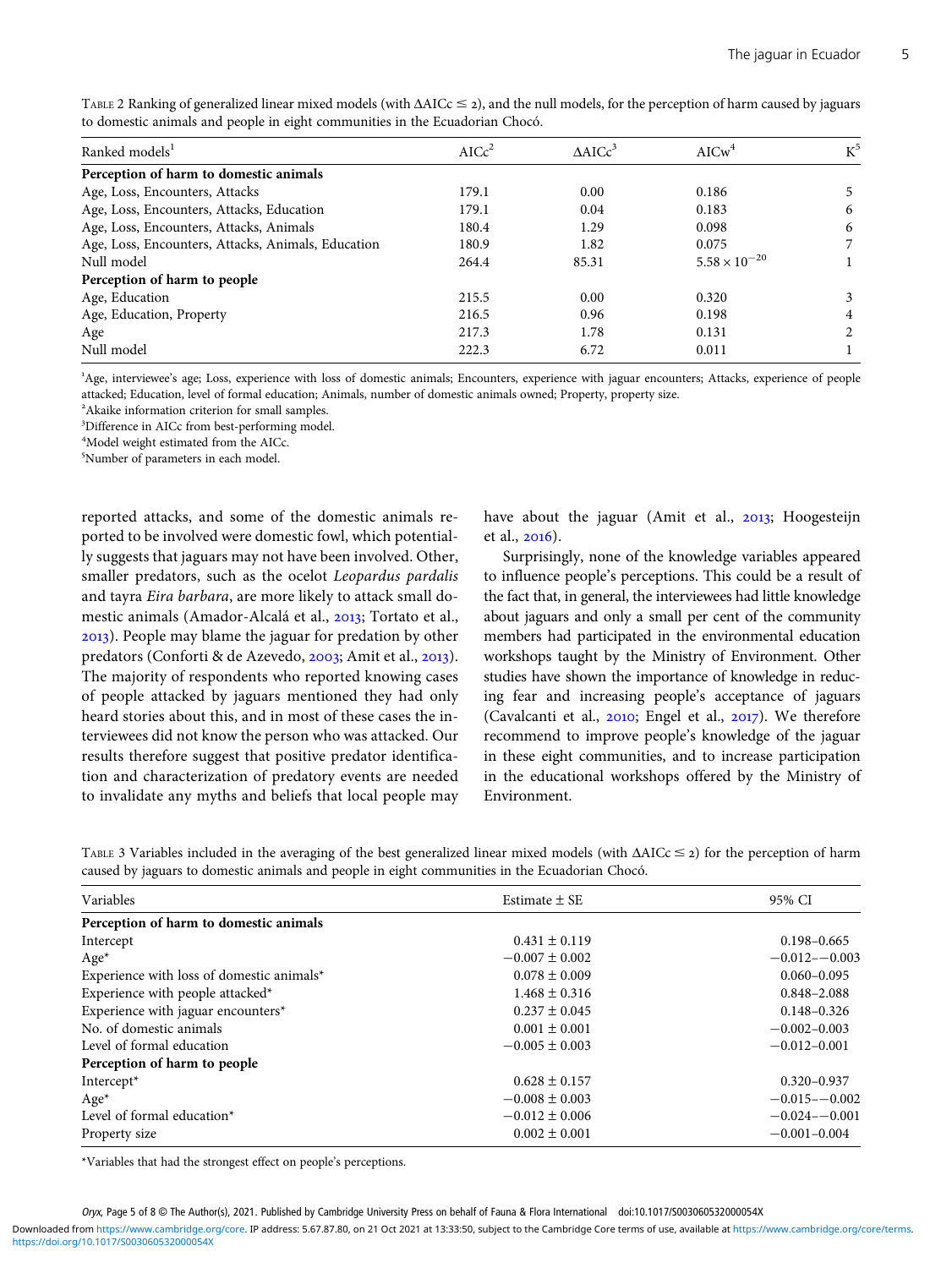<span id="page-5-0"></span>

FIG. 3 Effect of (a) age, and (b) level of formal education (on a six-point scale: o, none; 1, incomplete elementary school; 2, complete elementary school; 3, incomplete high school; 4, complete high school; 5, university) on the perception of harm (on a six-point scale from  $\circ$ , no impact, to  $\circ$ , high impact) caused by the jaguar to people in eight communities in the Ecuadorian Chocó. Gray area indicates 95% CI. Note the different scales of the y-axes.

As human-dominated landscapes expand, the need to find innovative and effective solutions to mitigate the negative impacts of human–wildlife interactions is a

FIG. 2 Effect of (a) age, (b) experience of attacks on domestic animals, (c) experience of encounters with jaguars, and (d) experience of attacks on people on the perception of harm (on a six-point scale from o, no impact, to 5, high impact) caused by the jaguar to domestic animals in eight communities of the Ecuadorian Chocó [\(Fig.](#page-1-0) 1). Gray area indicates 95% CI. Note the different scales of the y-axes.

conservation priority worldwide. Searching for solutions requires not only implementing technical measures that reduce attacks on domestic animals, but also understanding the human aspects of these events (Dickman,  $2010$ ; Redpath et al., 2015). Our results support evidence that social and psychological factors are important in shaping people's perceptions of large carnivores (Zimmermann et al., 2005; Inskip & Zimmermann, 2009; Kansky & Knight,  $2014$ ; Kansky et al.,  $2016$ ; Marchini & Macdonald,  $2018$ ), which in turn can contribute to the development of conservation approaches that target specific social groups. In the context of the eight communities where we carried out this research, young people with low levels of formal education are more likely to have negative perceptions of jaguars and are therefore a priority target group for conservation education. Finally, our results suggest that when people believe others have had bad experiences with jaguars, even if these experiences are few, this is sufficiently significant to influence people's perceptions. These beliefs, along with a low level of knowledge about jaguars, are a potential threat to the last viable population of jaguars in the Ecuadorian

 $30$ 

35

Acknowledgements We thank the local people of the eight participating communities for their time and willingness to share their knowledge and views; the park rangers of El Pambilar Wildlife Refuge for their collaboration; Maria Eugenia Iezzi for help with data analysis; and the project Advancing Landscape Approaches in Ecuador's National Protected Area System to Improve Conservation of Globally Endangered Wildlife (Project ID 00086648) of the Ministry of Environment of Ecuador, funded by the Global Environmental Facility, United Nations Development Programme and Wildlife Conservation Society.

Author contributions Study design, training park rangers: HGA, GZ-R; data analysis: HGA; writing: HGA, GZ-R.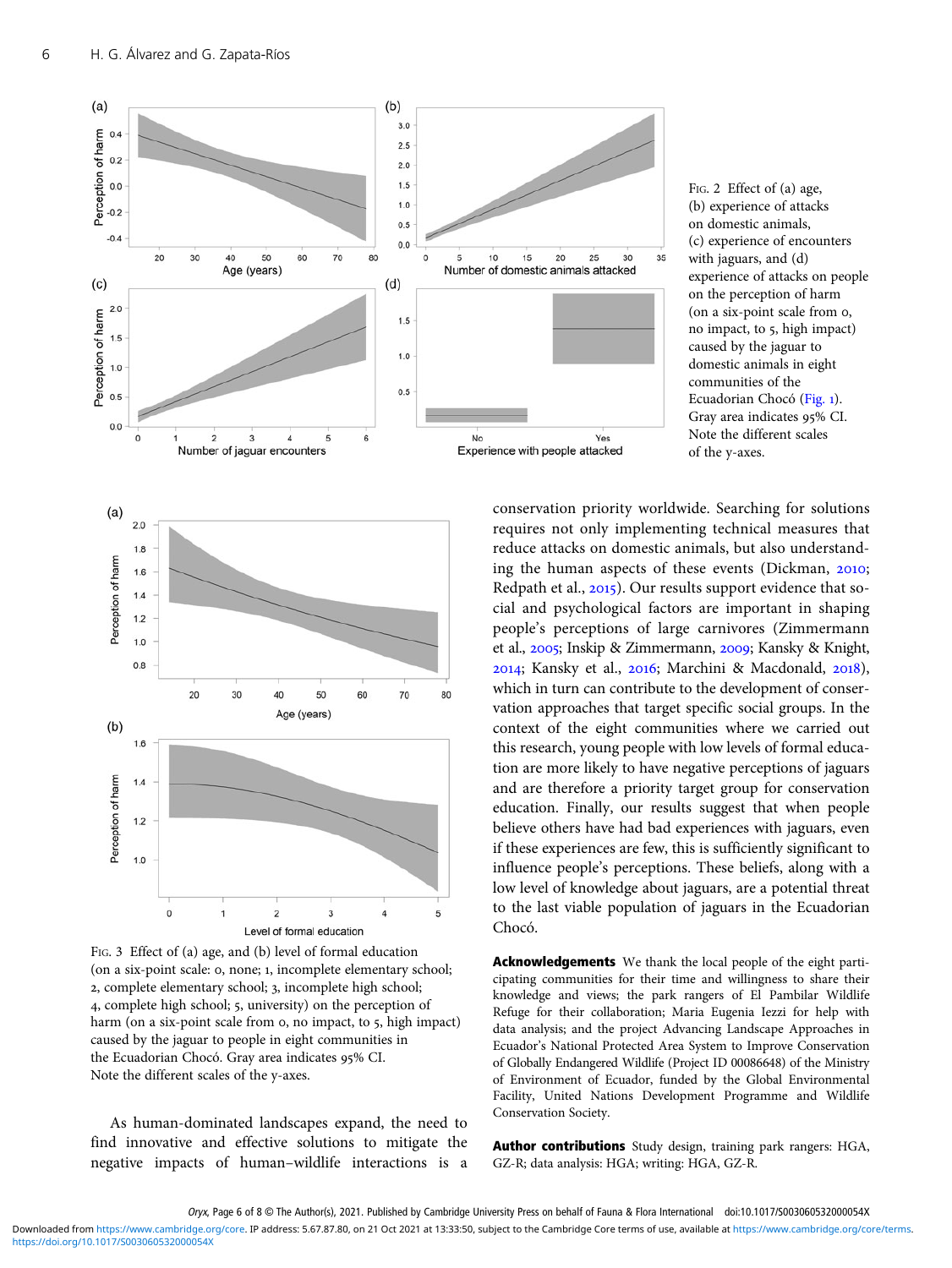#### <span id="page-6-0"></span>Conflicts of interest None.

Ethical standards This research followed the ethical guidelines developed by the British Sociological Association, and otherwise abided by the Oryx guidelines on ethical standards. The questionnaire respected local rights and beliefs, and economic and cultural interests. We obtained free, prior and informed consent from all the people included in this study, and guaranteed their anonymity.

#### References

- AMADOR-ALCALÁ, S., NARANJO, E.J. & JIMÉNEZ-FERRER, G. (2013) Wildlife predation on livestock and poultry: implications for predator conservation in the rainforest of south-east Mexico.  $Orrx$ , 47, 243-250.
- AMIT, R., GORDILLO-CHÁVEZ, E.J. & BONE, R. (2013) Jaguar and puma attacks on livestock in Costa Rica. Human–Wildlife Interactions,  $7, 77-84$ .
- BARTÓN, K. (2016) MuMIn: Multi-Model Inference. R package version 1.15.6. [cran.r-project.org/web/packages/MuMIn/index.html](https://cran.r-project.org/web/packages/MuMIn/index.html)  $[accessed 25]$  June  $2018]$ .
- BATES, D., MÄCHLER, M., BOLKER, B. & WALKER, S. (2015) Fitting linear mixed-effects models using lme4. Journal of Statistical Software, 67, 1-48.
- BAUER, H., MÜLLER, L., VAN DER GOES , D. & SILLERO-ZUBIRI, C. (2017) Financial compensation for damage to livestock by lions Panthera leo on community rangelands in Kenya. Oryx, 51, 106-114.
- BEHMANESH, M., MALEKIAN, M., HEMAMI, M.R. & FAKHERAN, S. (2019) Patterns and determinants of human–carnivore conflicts in central Iran: realities and perceptions behind the conflict. Human Dimensions of Wildlife, 24, 14-30.
- BREHENY, P. & BURCHETT, W. (2017) Visualization of regression models using visreg. The R Journal,  $9, 1-17$ .
- CAVALCANTI, S.M.C., CRAWSHAW, P.G. & TORTATO, F.R. (2012) Use of electric fencing and associated measures as deterrents to jaguar predation on cattle in the Pantanal of Brazil. In Fencing for Conservation: Restriction for Evolutionary Potential or a Riposte to Threatening Processes? (eds M. Somers & M. Hayward), pp. 295-309. Springer, New York, USA.
- CAVALCANTI, S.M.C., MARCHINI, S., ZIMMERMANN, A., GESE, E.M. & MACDONALD, D.W. (2010) Jaguars, livestock, and people in Brazil: realities and perceptions behind the conflict. In The Biology and Conservation of Wild Felids (eds D. Macdonald & A. Loveridge), pp. 383-402. Oxford University Press, Oxford, UK.
- CONFORTI, V.A. & DE AZEVEDO, F.C.C. (2003) Local perceptions of jaguars (Panthera onca) and pumas (Puma concolor) in the Iguazu National Park area, south Brazil. Biological Conservation,  $111, 215 - 221.$
- CRONBACH, L. & SHAVELSON, R.J. (2004) My current thoughts on coefficient alpha and successor procedures. Educational and Psychological Measurement, 64, 391-418.
- DICKMAN, A.J. (2010) Complexities of conflict: the importance of considering social factors for effectively resolving human–wildlife conflict. Animal Conservation, 13, 458-466.
- DICKMAN, A., MARCHINI, S. & MANFREDO, M. (2013) The human dimension in addressing conflict with large carnivores. Key Topics in Conservation Biology, 2, 110-126.
- DOHERTY, P., WHITE, G. & BURNHAM, K. (2012) Comparison of model building and selection strategies. Journal of Ornithology,  $152, 317 - 323.$
- ENGEL, M.T., VASKE, J.J., MARCHINI, S. & BATH, A.J. (2017) Knowledge about big cats matters: insights for conservationists and managers. Wildlife Society Bulletin, 41, 398-404.
- ESPINOSA, S., ALBUJA, L., TIRIRA, D., ZAPATA-RÍOS, G., ARAGUILLIN, E., UTRERAS, V. & NOSS, A. (2016) Análisis del estado de conservación del jaguar en el Ecuador. In El Jaguar en el Siglo XXI: La Perspectiva Continental (eds R.A. Medellin, J.A. de la Torre, H. Zarza, C. Chávez & G. Ceballos), pp. 320-339. Ediciones Científicas Universitarias, Universidad Nacional Autonoma de México, Mexico City, Mexico.
- FISHER, M. (2019) Whose conflict is it anyway? Mobilizing research to save lives. Oryx,  $50, 377-378$ .
- GRANDE, J.M., ZULUAGA, S. & MARCHINI, S. (2018) Casualties of human-wildlife conflict. Science, 360, 1309.
- HOOGESTEIJN, R., HOOGESTEIJN, A., TORTATO, F., PAYAN, E., JEDRZEJEWSKI, W., MARCHINI, S. et al. (2016) Consideraciones sobre la peligrosidad del jaguar para los humanos: ¿quién es letal para quién? In Conflictos entre Felinos y Humanos en America Latina (eds C. Castaño-Uribe, C.A. Lasso, R. Hoogesteijn, A. Diaz-Pulido & E. Payán), pp. 445-466. Instituto de Investigación de Recursos Biológicos Alexander von Humboldt, Fundación Herencia Ambiental Caribe and Panthera, Bogotá, Colombia.
- INSKIP, C. & ZIMMERMANN, A. (2009) Human-felid conflict: a review of patterns and priorities worldwide. Oryx,  $43, 18-34$ .
- ISERSON, K.V. & FRANCIS, A.M. (2015) Jaguar attack on a child: case report and literature review. Western Journal of Emergency Medicine, 16, 303-309.
- JĘDRZEJEWSKI, W., CARREÑO, R., SÁNCHEZ-MERCADO, A., SCHMIDT, K., ABARCA, M., ROBINSON, H.S. et al. (2017) Human-jaguar conflicts and the relative importance of retaliatory killing and hunting for jaguar (Panthera onca) populations in Venezuela. Biological Conservation, 209, 524-532.
- KANSKY, R., KIDD, M. & KNIGHT, A.T. (2014) Meta-analysis of attitudes toward damage-causing mammalian wildlife. Conservation Biology, 28, 924-938.
- KANSKY, R., KIDD, M. & KNIGHT, A.T. (2016) A wildlife tolerance model and case study for understanding human–wildlife conflicts. Biological Conservation, 201, 137-145.
- KANSKY, R. & KNIGHT, A.T. (2014) Key factors driving attitudes towards large mammals in conflict with humans. Biological Conservation, 179, 93-105.
- LÓPEZ, S., SIERRA, R. & TIRADO, M. (2003) Tropical deforestation in the Ecuadorian Chocó: logging practices and socio-spatial relationships. Professional Geographer, 55, 477-490.
- MARCHINI, S. & MACDONALD, D.W. (2012) Predicting ranchers' intention to kill jaguars: case studies in Amazonia and Pantanal. Biological Conservation, 147, 213-221.
- MARCHINI, S. & MACDONALD, D.W. (2018) Mind over matter: perceptions behind the impact of jaguars on human livelihoods. Biological Conservation, 224, 230-237.
- MYERS, N., MITTERMEIER, R., MITTERMEIER, C., DA FONSECA, G. & KENT, J. (2000) Biodiversity hotspots for conservation priorities. Nature, 403, 853-858.
- NETO, M.F.C., GARRONE NETO, D. & HADDAD, V. (2011) Attacks by jaguars (Panthera onca) on humans in central Brazil: report of three cases, with observation of a death. Wilderness and Environmental Medicine, 22, 130-135.
- PORFIRIO, G., SARMENTO, P., LEAL, S. & FONSECA, C. (2016) How is the jaguar Panthera onca perceived by local communities along the Paraguai River in the Brazilian Pantanal? Oryx, 50, 163-168.
- R CORE TEAM (2020) R: A Language and Environment for Statistical Computing. R Foundation for Statistical Computing, Vienna, Austria. [R-project.org](https://www.R-project.org) [accessed 25 June 2018].
- REDPATH, S.M., BHATIA, S. & YOUNG, J. (2015) Tilting at wildlife: reconsidering human–wildlife conflict. Oryx,  $49$ ,  $222 - 225$ .
- SIERRA, R., TIRADO, M. & PALACIOS, W. (2003) Forest-cover change from labor- and capital-intensive commercial logging in the